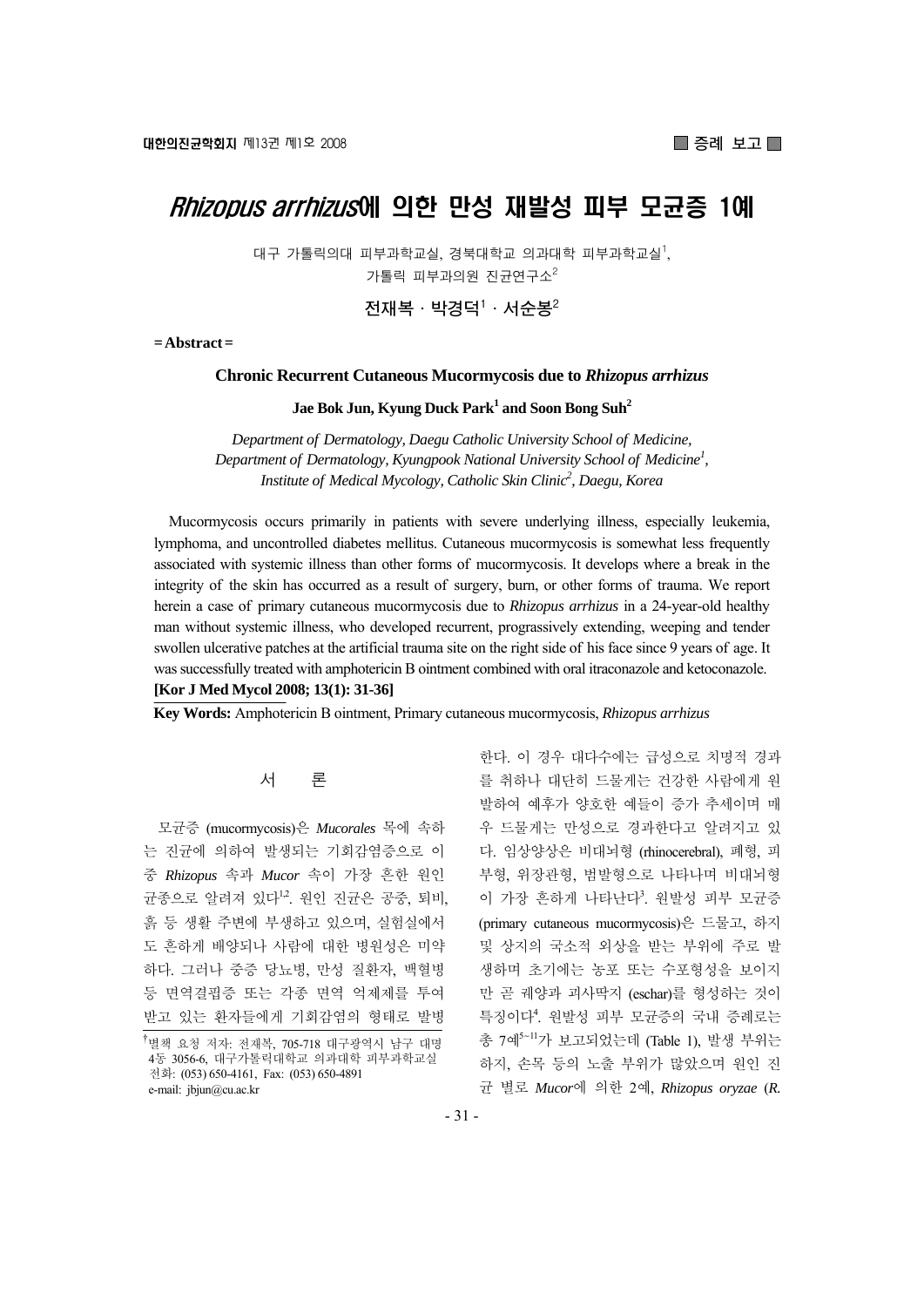| Author<br>(Year)                  | Age/Sex | Duration  | Site           | <b>Skin Lesion</b>                | Underlying<br>Condition              | Causative<br>Organism | Tx                      |
|-----------------------------------|---------|-----------|----------------|-----------------------------------|--------------------------------------|-----------------------|-------------------------|
| Lee et al <sup>5</sup><br>(1989)  | M/54    | 10 days   | Chest          | Crusted<br>Plaques                | ALL                                  | ND                    | $AMP-B$                 |
| Choi et al <sup>6</sup><br>(1995) | M/34    | ND        | Leg            | Necrosis<br>Eschars               |                                      | ND                    | $AMP-B$<br>Amputation   |
| Jo et al <sup>7</sup><br>(1995)   | M/58    | 1 week    | Thigh          | Plaque<br>Eschars                 |                                      | Mucor sp.             | $AMP-B$<br>Excision     |
| Kim et al $^{8}$<br>(1998)        | F/32    | 6 months  | Wrist<br>Crust | Ulcer                             |                                      | Mucor sp.             | $AMP-B$                 |
| Lee et al <sup>9</sup><br>(1999)  | F/53    | 4 days    | Legs           | <b>Bullaes</b><br><b>Necrosis</b> | Diabetes mellitus<br>Liver cirrhosis | ND                    | $AMP-B$<br>Excision     |
| Song et $al^{10}$<br>(2000)       | F/68    | 10 days   | Shin<br>Crusts | Plaque                            | Traffic<br>accident                  | Rhizopus<br>oryzae    | $AMP-B$                 |
| Seo et al <sup>11</sup><br>(2006) | F/69    | 10 months | Wrist          | Swelling<br>Ulcer                 |                                      | ND                    | $AMP-B$<br>itraconazole |
| Our case<br>(2007)                | M/24    | 17 years  | face           | Swelling<br>Crusted plaque        |                                      | Rhizopus<br>arrhizus  | $AMP-B$<br>itraconazole |

**Table 1.** Clinical features in Korean cases of primary cutaneous mucormycosis

AMP-B: amphotericin B, ALL: acute lymphocytic leukemia, ND: not described

*arrhizus*의 옛 명칭)에 의한 1예가 관찰되었으며, *Absidia*에 의한 예는 아직 없다. 저자들은 24세 건강한 남자 어부의 안면에 9세 때 처음 발생한 원발성 피부 모균증이 수년에 걸쳐 만성으로 재 발한 증례를 경험하고 국내에서는 한 번 보고된 바 있는<sup>10</sup> *Rhizopus arrhizus*를 분리 동정하여 문헌 고찰과 함께 보고하는 바이다.

증 례

환 자: 김 O O, 24세, 남자

초 진: 1990년 3월 2일

주 소: 우측 안면부의 압통성 출혈성 궤양 및 농피증

현병력: 7세 때 우측 유돌기 부위에 발생한 콩 알 크기의 낭종을 사금파리로 절개한 경력이 있 었다. 9세 때 상기 절개 부위가 갑자기 붉게 종 창되고 심한 통증을 동반한 출혈성 궤양이 발생 한 후 급격히 귀 주위와 턱 쪽으로 확대되고 고 열과 함께 입을 벌리기 조차 어려웠다고 하였다. 여러 병원에 치료를 받았으나 호전되지 않고 4개

월 후 반흔을 남기고 치유되었다. 그 후 14세, 16세 때 재발하여 병변은 우측 뺨과 하악부 전면 으로 확대되고 비후성 반흔을 남겼다. 1990년 2 월 서해 상에서 고기잡이를 하던 중 물에 빠진 동료를 구조하기 위하여 약 30분간 물속에 있은 후 갑자기 우측 뺨이 무감각 상태로 붉게 종창 된 후 심한 통증과 함께 궤양이 다시 발생하여 본원에 내원하였다.

가족력: 부모가 나환자인 것 외 특기 사항 없음 과거력: 특이 사항 없음

신체검사 소견: 전신 상태는 양호하고 건강하 였다.

피부 소견: 우측 뺨, 하안검, 코, 턱에 걸쳐 8× 17 cm 크기의 비교적 경계가 뚜렷한 다양한 병 변을 볼 수가 있었다 (Fig. 1. (A)). 병변의 가장자 리는 융기되고 단단하였으며 전면은 붉고, 불규 칙한 비후성 반흔 사이에 출혈 및 농포와 곳곳 에 둥근 제방성 궤양, 유두종양 병변, 구진, 농포, 딱지 등이 혼재하여 형태가 다양하였다.

검사 소견: 혈액검사 상 호산구의 중등도 증가 이외 정상 범위였으며, T 세포, B 세포, CD4/CD8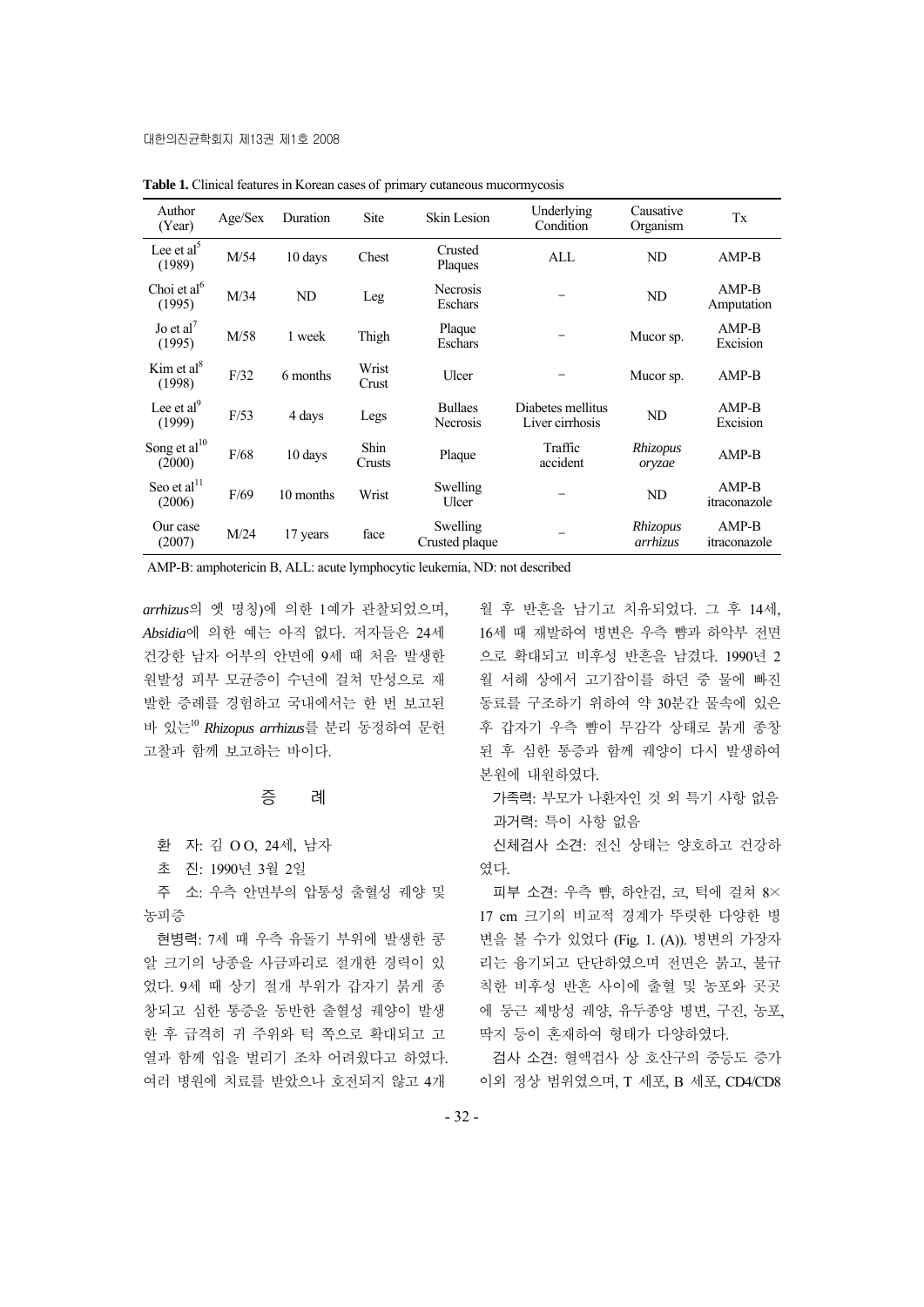

**Fig. 1. (A)** Extensive weeping edematous swollen patches showing marginal induration and crust formation on the right side of the face, **(B)** After the treatment, the lesion was healed and had left hypertrophic scar.



**Fig. 2.** Scattered, irregularly branched, broad, nonseptate hyphae and globose sporangia at the apex of hyphae (Parker ink stain,  $\times$ 100)

치, C3, C4 등이 모두 정상 범위였으나 IgG (1530 mg/㎗)와 IgM (275 mg/㎗)의 경도 증가와 IgE (2880 IU/ml)의 저명한 증가를 보였다. 간기능 검 사, 흉부 X선 검사, 소변 검사는 모두 정상 내지 는 음성 소견이었다.

진균 검사 소견: 피부 병변부에서 채집한 농, 딱지, 조직 등을 반복적으로 KOH 검사 및 Parker ink 염색을 한 결과 동일한 모양의 불규칙하게 분지된 폭넓은 무격벽성 균사와 그 말단 부위에 구형의 포자낭을 볼 수가 있었으나 (Fig. 2), 객담 과 소변에서는 이를 관찰할 수 없었다.

배양 소견: 딱지와 조직액을 Sabouraud dextrose



**Fig. 3.** A rapidly growing, cottony to woolly grayish colony and many darkish sporangia on Sabouraud dextrose agar petri dish without cycloheximide at 25℃, 5 days after innoculation

한천배지에 접종하여 25℃에 배양한 결과 발육이 빨라 수일 내에 회백색 면상균사와 다수의 흑색 포자낭이 배지 전면을 채웠다 (Fig. 3). 현미경 소 견으로 *Rhizopus* sp.라고 사료되어 균종 동정을 위해 일본 국립위생시험소의 Dr. Udagawa에 의 뢰한 바 다음과 같은 소견 (Fig. 4)으로 *Rhizopus arrhizus*로 동정하고 본 균주들은 동 시험소에 NHL3004 주와 3005 주로 등록되었다.

1. Potato dextrose agar 배지에 접종한 균은 25℃ 와 37℃에서 발육이 매우 빨라 수일 내에 회갈 색의 균사와 흑색포자낭이 배지 전면을 채웠고 최고 발육 온도는 44℃이었으나 46℃에서는 자 라지 않았다.

2. 주균사 (stolon)는 무색 내지 갈색이며 두께 는 20~40 μm이고 가근 (rhizoid)은 무색 또는 암 갈색이며 길이는 200 μm이었다.

3. 포자낭병 (sporangiophore)은 황갈색 또는 암 갈색이고 크기는 600~3,000 × 12~20 μm이며 가 근 위에서 2~4개가 파생되었다.

4. 포자낭 (sporangia)은 흑색, 구상이며 지름이 80~180 μm이었다. 중축 (columella)은 공 또는 배모양이며 지름이 75~140 μm, 짧은 돌기 (apophysis)를 볼 수가 있었다. 포자낭 포자 (sporangiospore)는 녹색이며 원형, 타원형 또는 레몬 모 양으로 다양했고 지름이 3.5~6 μm이었다.

병리 조직학적 소견: H&E 염색표본에서 표피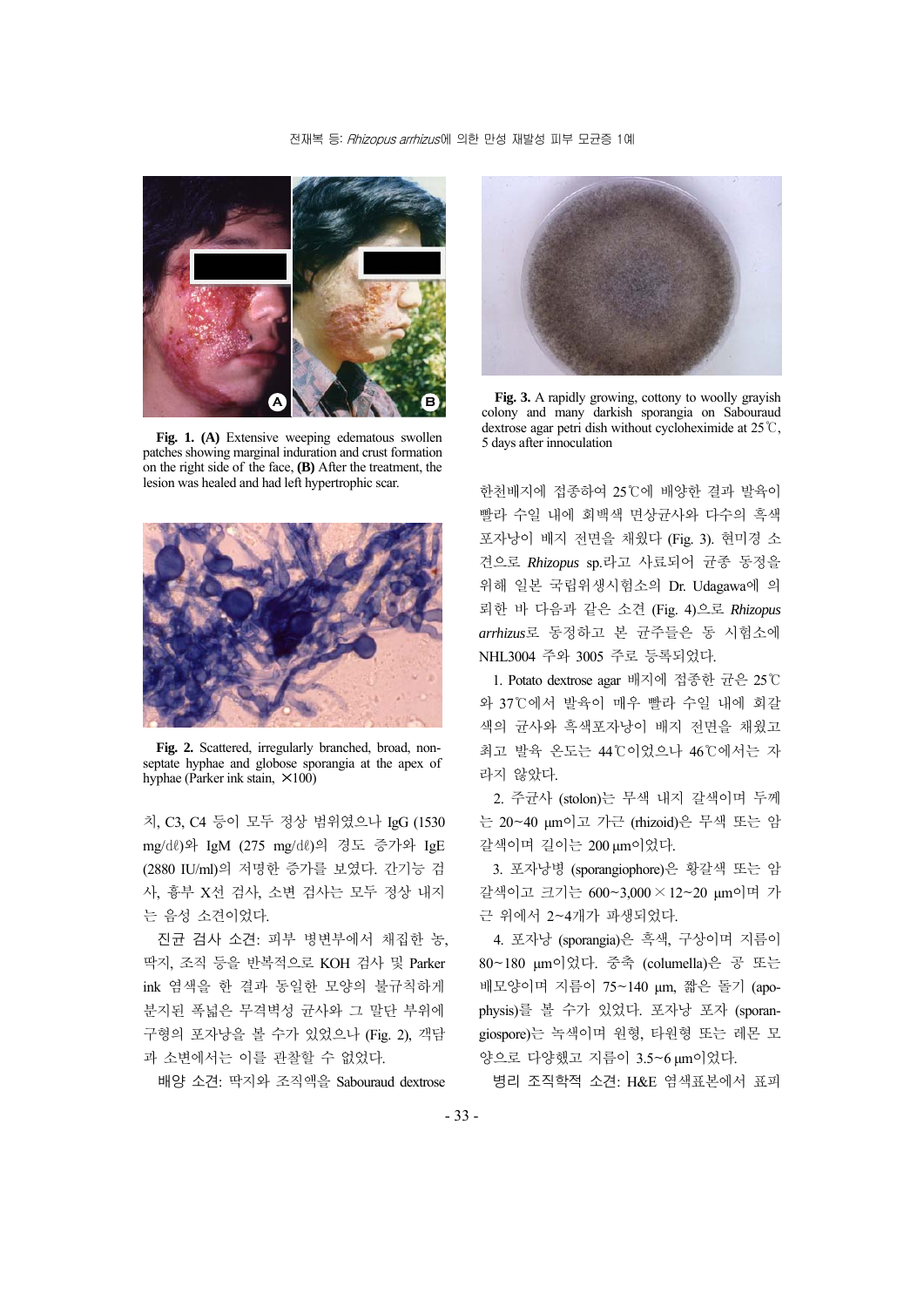

**Fig. 4.** Characteristic features of *R. arrhizus* - scattered sporangiospores (asterisk), a ruptured shrunken sporangium (white arrow) at the apex of a sporangiophore (black arrow) and rhizoid (R) connected to the sporangiophores by a hypha called stolon (S)

에는 과다각화증과 가시세포증, 거짓상피종 증식 증 및 다핵구로 된 농포가 산재하였다. 진피에는 상층의 부종과 전층에 고도로 침윤된 형질세포, 호중구, 다핵세포, 조직구, 다핵거대세포로 구성 된 육아종양 병변을 볼 수가 있었다. 혈관은 확 장되고 내피세포의 증식, 부종이 보였으나 혈전 은 볼 수가 없었다. 각질층과 진피내의 거대세포 내에는 단절된 굵은 균사가 보였으나 그 수는 소수였다 (Fig. 5).

치료 및 경과: 동상 및 2차 감염을 의심하여 항생제 경구 투여, KMnO4 습포를 한 결과 내원 1주일 후 통증이 격감되었다. 모균증으로 확진된 후 itraconazole을 하루 200 mg 경구 투여한 후 10일 내에 삼출물이 경감되고 궤양은 거의 치유 되었으며, 병소는 붉은 단단한 판을 형성하였으



**Fig. 5.** A dense granulmatous inflammatory infiltrate with giant cells containing broad, nonseptate hyphae with right-angle branching in the dermis (H  $\&$  E,  $\times$ 200)

나 KOH 검사 및 배양 상 균이 소실되지는 않 았다. 그 후 ketoconazole 하루 400 mg 경구 투 여와 ketoconazole 연고 국소 도포를 병용하였으 나 균소실은 되지 않았다. 내원 3개월 후부터는 ketoconazole 경구 투여 및 amphotericin B 3% 연 고 국소 도포를 병용하여 1개월 후 균은 소멸되 었고 병변은 비후성 반흔을 남기면서 치유되었다 (Fig. 1. (B)).

#### 고 찰

모균증은 *Mucorales* 목 중 주로 *Rhizopus*, *Absidia*, *Mucor*, *Cunninghamella* 속에 의해 유발되 는 심하고 치명적인 진균감염으로서, 원인 진균 들이 *Zygomycetes* 강에 속하므로 zygomycosis (접 합균증)이라고 알려져 있다<sup>1</sup>. 모균증의 원인 진균 은 세계적으로 흔한 공중 진균들로, 주로 면역력 이 저하된 사람에서 기회감염을 일으키며, 이 경 우 대다수에는 급성으로 치명적 경과를 취한다. 매우 드물게 건강한 사람에서도 병을 유발할 수 있고, 그 중에서도 일부에서는 만성으로 경과하 기도 한다고 알려져 있다. 본 증례의 환자는 7세 때 자가로 시행하였던 피부 절개 부위에 2년 뒤 고열과 함께 통증이 있는 출혈성 궤양이 발생, 치유된 후 15년이라는 장기간 동안 만성으로 재 발하면서 악화와 호전을 보이면서 비후성 반흔을 남겼다는 점에서 대단히 드문 증례로 사료된다.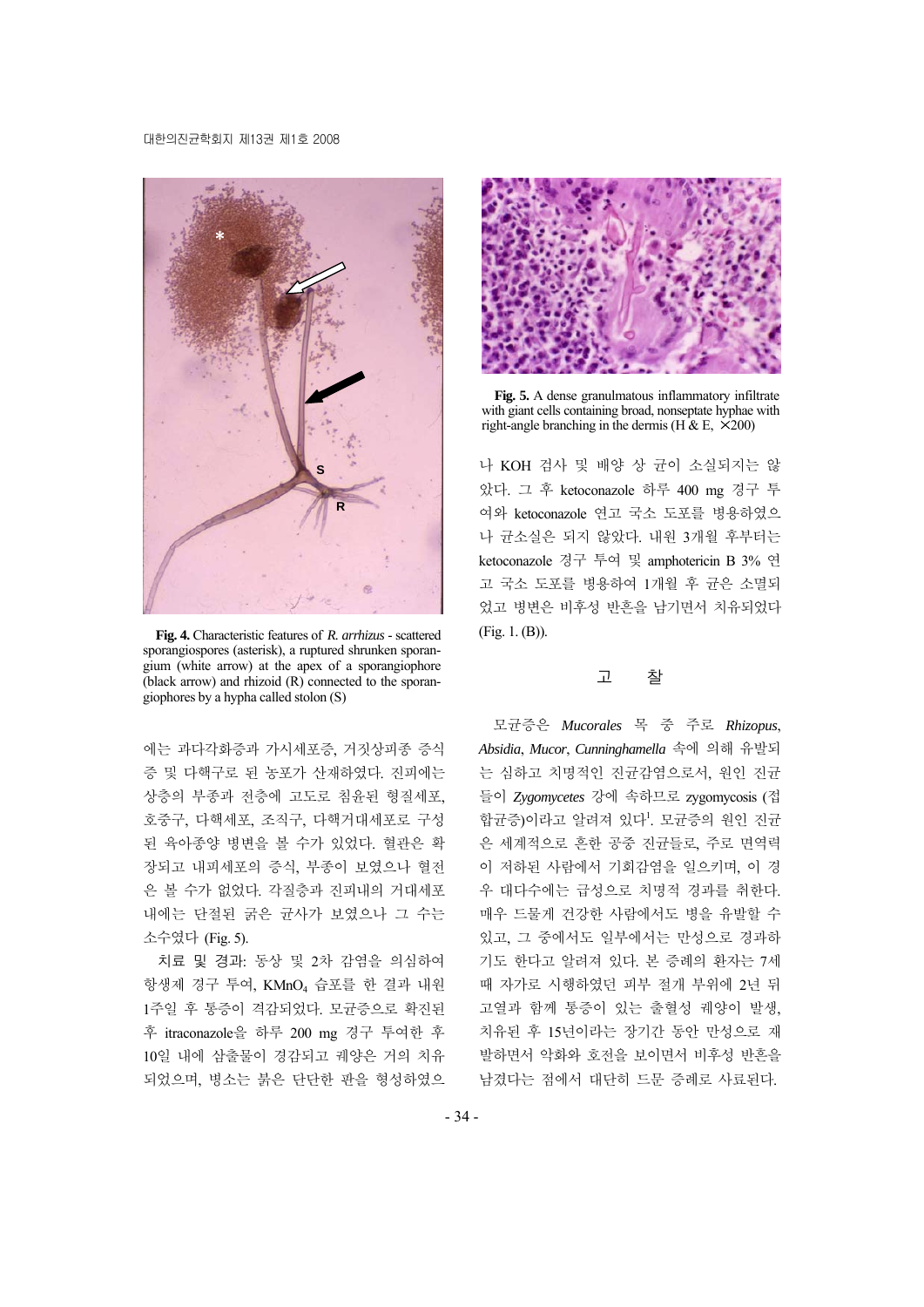임상양상은 매우 다양하여, 가장 흔한 비뇌모 균증 외에 피부, 폐, 중추신경계, 신장, 심장, 그 리고 위장관을 일차적으로 침범할 수 있으며<sup>9</sup>, 이들 일차 감염 부위로부터 혈행성 파종이 일어 날 수 있다. 감염 경로에 따른 분류는 진균의 직 접적인 접종으로 인한 원발성 감염과 다른 부위 의 감염 후 혈행성 파종이나 직접적인 확산에 의 한 속발성 감염으로 구분된다<sup>12</sup>. 본 환자는 병변 이 안면부의 과거 외상 자리에 편측성으로 발생 하여 점차 번지는 양상을 보였고, 전신 증상을 동반하지 않았으며 검사 상 특별한 이상 소견을 발견할 수 없었기 때문에 원발성 피부 모균증에 합당한 것으로 생각된다.

원발성 피부 모균증은 다른 모균증 임상형과 마찬가지로 면역기능 저하자, 대사 장애 및 만성 질환자, 면역 억제제를 장기간 투여 받은 환자에 서 호발한다. 정상인에서도 발생할 수 있는데 이 러한 경우는 여러 형태의 외상이나 기존 피부 질 환으로 인해 피부 장벽이 손상된 경우에 잘 발생 하다 $<sup>11</sup>$ .</sup>

진단을 위한 배양 검사시 모균증은 조직을 깊 이 침범하는 경향이 있기 때문에 병변의 표면으 로부터 면봉으로 검체를 채취하는 경우 음성 배 양 결과를 보일 수 있으므로 조직 생검을 시행하 여 조직 배양을 하는 것이 바람직하다. *Mucorales* 에 속하는 진균들은 흔한 오염균으로 단순히 배 양되었다는 사실만으로 확진할 수는 없으며, 보 다 정확한 진단을 위해서는 반복된 배양이나 배 지에 많은 접종을 실시하여 일정한 수 이상의 동일한 균주가 배양되거나 병리 조직에서 직각 의 가지를 내고 격벽이 없는, 폭이 넓은 균사가 보이는 특징적인 소견이 뒷받침 되어야 한다. 혈 청학적 검사나 분자생물학적 검사로 현재 이용 될 수 있는 신뢰성 있는 검사법은 아직 없는 상 태이다13.

모균증을 야기하는 *Mucorales*는 cycloheximide 가 포함되지 않은 Sabouraud 배지에 잘 자라며, 배지에 접종 후 12 내지 18시간 만에 자라는 것 을 관찰할 수 있을 정도로 성장속도가 빠르다14.

*Mucorales*에 속한 진균들은 포자낭병의 끝부위 에 구형 또는 타원형의 포자낭이 형성되며 그 안 에 많은 포자낭 포자가 만들어진다. 포자낭 속의 포자낭병 말단이 팽대된 것으로 포자낭 포자 형 성의 중심이 되는 중축의 형태는 때때로 균종의 감별에 이용된다. *Mucor*에서는 가근이 아예 관 찰되지 않고, *Absidia*의 포자낭병은 가근과 가근 사이의 중간 부위에서 생성된다<sup>8</sup> . 반면 *Rhizopus* 속의 특징은 포자낭병이 암갈색의 가근으로부터 직접 생성되며 포자낭병은 갈색으로 나타난다<sup>4</sup>. *Absidia*와 *Rhizopus*는 *Mucor*에 비해 포자낭이 작 고 포자낭병의 말단인 중축의 경계에 깔대기 모 양의 돌기가 있는 것이 특징이다. 이 돌기는 포자 낭이 개구될 때 명확하게 관찰할 수 있다. 본 증 례에서는 구형의 포자낭과 포자낭병이 직접 가근 으로부터 생성되고, 돌기가 있는 것으로 *Rhizopus* 속으로 사료되어 균종 동정을 위하여 일본 국 립위생시험소에 의뢰한 바 *Rhizopus arrhizus* (*R. oryzae*의 새 명칭)로 동정까지 마치게 되어 국내 에서는 첫 발견 당시인 1990년 이후 현재까지도 그 보고가 1예<sup>10</sup>만 존재하는 균주로 의의가 있다 고 사료된다. 국내 보고를 검토하여 보면 정확한 균주의 종까지 동정하여 보고한 예가 드문데, 이 는 국내에서 균종의 동정에 대한 연구가 아직 미비함을 보여주는 것이라고 하겠다.

치유율을 높이기 위해서는 조기 진단과 적절 한 치료제 선택이 중요하며, 치료는 크게 선행 질환의 치료, 외과적 절제술 및 전신적인 항진 균제의 사용으로 구분된다. 사용되는 항진균제 로는 amphotericin B가 유일하게 효과가 있는 약 제로 알려져 있다. 본 증례의 경우에서도 처음 에 itraconazole을 치료에 사용하였으나 균소실을 이루지는 못하였고, ketoconazole의 사용에서도 마 찬가지의 결과를 보였다. 결국 균소실은 amphotericin B 연고 도포로 이루어졌다고 봐야 하겠는 데 현재 amphotericin B 연고는 국내에서는 사용 되지 않는 상태이다. Amphotericin B는 정맥 투여 를 하는데 적절한 치료 용량과 치료 기간은 명 확히 정해져 있지는 않으며 두통, 고열, 오한,